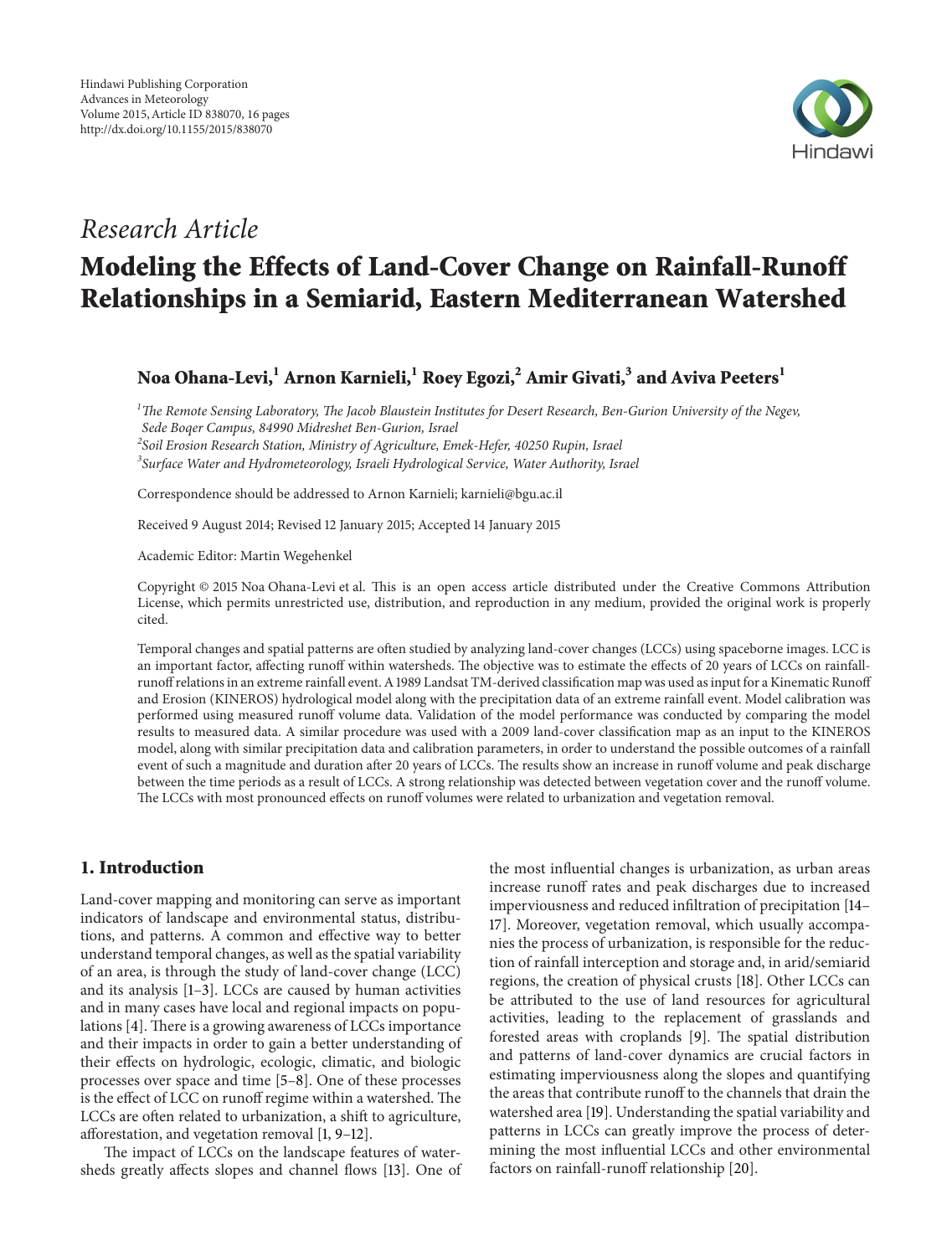Expected worldwide climate-change trends are likely to introduce shifts in the frequency and intensity of extreme climatic events, including increase in mean annual temperatures and increase/decrease in mean annual rainfall, depending on the region in question [21, 22], and will have a strong impact on hydrologic regime in the watershed scale. Future global trends predict an increase in heavy precipitation events [21].This projection and its probable effects on the hydrologic regime in the watershed scale led to the decision to focus on one storm event, with a return period of 50 years. The problem at issue is dealing with the extensive urbanization processes occurring worldwide, which are most likely to increase runoff and consequently endanger the urban areas along stream channels during future extreme storm events [23]. These expected climate-change trends highlight the importance of quantifying the shifts in land-cover through time since the last extreme storm, in order to predict the outcome of a similar hazardous event in the future and the effects it may have on the well-being of the population within the watershed.

Several means for observing LCCs have been developed and documented. Satellite images have a great potential for monitoring and analyzing LCCs both temporally and spatially [24]. In this study, remote-sensing data was integrated with geographic information system (GIS) techniques. In the scope of this work, LCCs as well as patterns and distribution were monitored and analyzed using remote sensing and GIS techniques and then implemented into a hydrological model in order to estimate their effects on the hydrologic patterns caused by a sever rainstorm in a watershed scale [17, 25].

The hydrological model that was chosen for this study was KINEROS2, for two main reasons: (1) it was originally designed for arid and semiarid regions and is appropriate for the research area; (2) it is an even-based model and suits the study scope of modelling a single hydrological event [26, 27]. Moreover, this research implements statistical and spatial analyses for studying spatial and temporal LCCs and hydrological trends. In order to quantify temporal LCCs, a statistical ordination approach was used, after which the LCC effects on runoff volume were analyzed using GIS spatial analysis tools. Land-cover patterns effects of runoff volume were also analyzed spatially, using spatial statistics GIS tools. The aim of this work was to estimate the temporal effects of LCCs on rainfall-runoff relations within the Yarkon-Ayalon watershed, Israel, on a subbasin scale. The specific objectives were twofold: (1) to extract and characterize landcover classes, for each subbasin, using satellite imagery for assessing LCCs between two time periods, 20 years apart; (2) to use the LCCs findings, together with the data of an extreme rainfall event scenario, in order to simulate runoff variables for past and present land-cover status.

### **2. Methodology**

*2.1. Study Area.* The research was conducted within the Yarkon-Ayalon watershed, located in central Israel (Figure 1(a)), due to its hydrologic vulnerability. This watershed contains the most densely populated region of the country: Tel Aviv and some of its satellite cities [28]. The watershed is divided by the border between Israel and the West Bank, Palestinian Authority (PA), hence the limitations on conducting extensive field research and the inevitable need for a remote sensing tool and LCC monitoring methods. This area has experienced an extensive urbanization process during the past decades, at the expense of agricultural and natural areas [14, 29].

The Yarkon-Ayalon watershed has a total drainage area of 1,805 km<sup>2</sup>, originating in the Samaria Mountains, located in the PA in the east and draining west towards the Mediterranean Sea. There is a large variability in elevation along this watershed, with its headwaters defined as mountainous and reaching altitudes of about 800–900 meters above sea level (Figure 1(b)) [30, 31]. The watershed area is located in a semiarid climate zone with a mean annual precipitation of about 550 mm and a mean annual discharge of 43 million cubic meters (MCM) [23].

The Yarkon-Ayalon watershed consists of several soil types, as a factor of slopes and geological characteristics. Soft rocks (chalk and marl) and harder rocks (limestone and dolomite) are both abundant. The soils in this region are mostly terra rossa and brown rendzina along the eastern region of the watershed, while the plains along the central area are characterized by gromosols [32]. Most of the vegetation in the watershed area is composed of Mediterranean forests, woodlands, and shrubs, such as Palestine oaks, mastic shrubs, carob trees, terebinths, *Poteriums*.

The research area contains a wide array of land-cover and land-use types, some of which are still natural while most are controlled and managed.These include forests, different types of residential land-uses (high/low density, built/unbuilt areas, large cities, and villages), industrial areas, commercial areas, roads, grasslands, agricultural lands (row crops, orchards), and quarries. All of these differ in magnitude, size, quality, and shape between Israel and the PA.

The research was conducted on a subbasin scale. Therefore, the Yarkon-Ayalon watershed was partitioned into six subbasins according to the locations of the Israeli Hydrological Service hydrometric stations: Yarkon, Beit Dagan, Shilo, Natuf, Kana, and Lod (Figure 2). Each subbasin was chosen according to hydrometric data availability and was studied independently. As demonstrated in Figure 2, the Yarkon subbasin contains both the Kana and Shilo subbasins, and the Beit Dagan subbasin comprises the Natuf and Lod subbasins. In 1957 a reservoir named Mishmar Ayalon was built at the eastern part of Lod subbasin, in order to minimize the peak discharges during severe flooding events, and was never breached. This means that the outflow volume runoff and discharge values that were measured at the hydrometric station represented only the runoff generated downstream from the reservoir. Therefore, the Mishmar Ayalon drainage area was excluded from the Lod and Beit Dagan subbasin areas (Figure 2).

*2.2. Hydrological Model and Tools.* The model used in the course of this research for simulating runoff within the Yarkon-Ayalon watershed was KINEROS2 [26, 27]. This model is designed for assessing runoff rates and volumes in ungauged watersheds in arid and semiarid regions. It is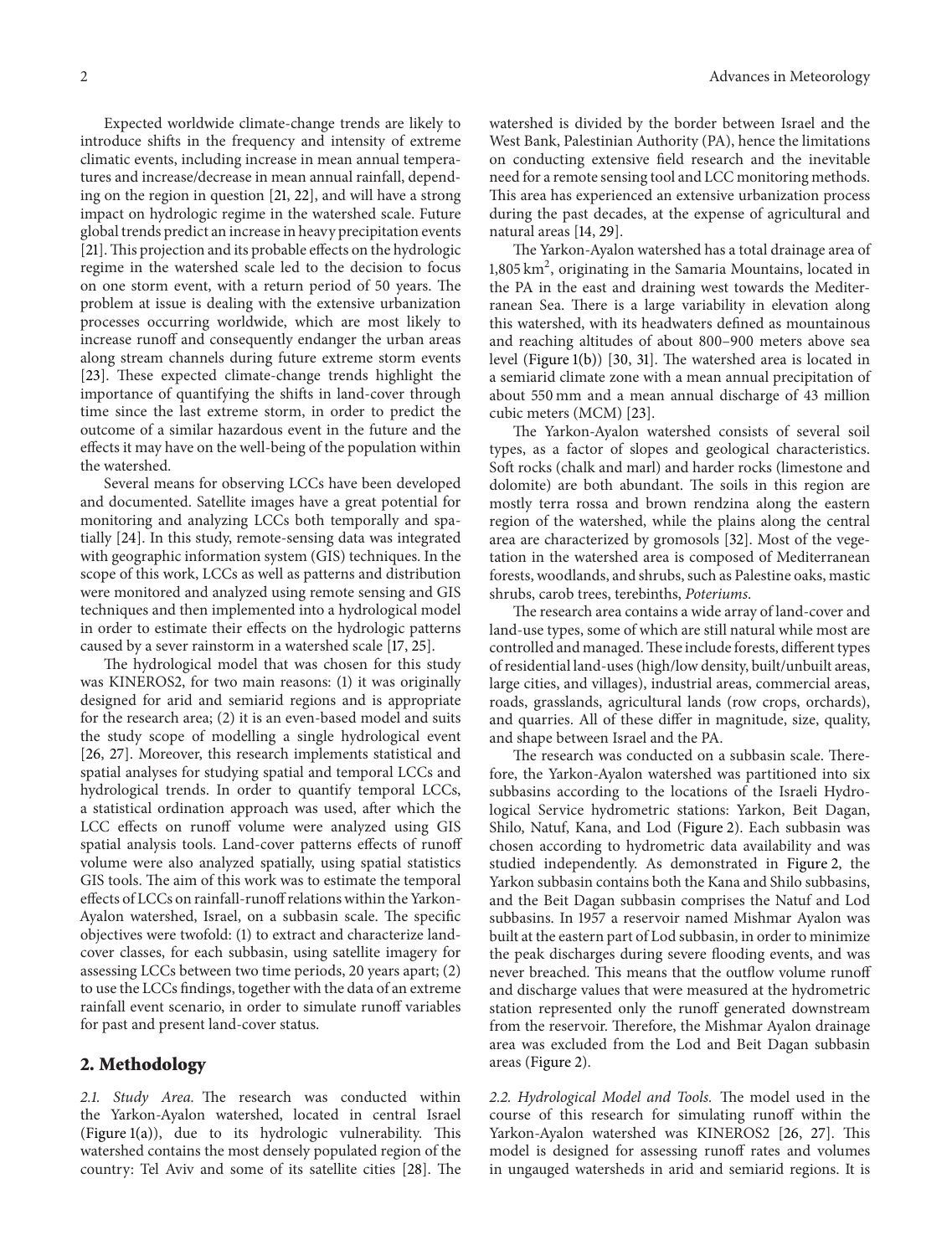

Figure 1: Yarkon-Ayalon watershed: (a) watershed location within Israel and the West Bank (WB), Palestinian Authority (PA); (b) watershed elevation map.

a physically based, distributed, event-oriented, and rainfallrunoff model, which simulates runoff response over the watershed.The watershed is divided into two types of spatially distributed model elements with a specified connectivity: (1) overland flow elements or planes (polygons) and (2) channel elements (lines). These elements can be oriented so that a onedimensional flow can be assumed. Surface flow is simulated for all planes and channels using a finite difference solution of the one-dimensional kinematic wave equations [26, 33–35].

KINEROS2 describes a Hortonian overland flow from complex watersheds and accounts for the spatial and temporal variability of rainfall input. It deals with processes of rainfall, interception, infiltration, overland flow, open channel flow, erosion, sediment transport, reservoir routing, and sedimentation [33, 34, 36]. The current research focuses on the rainfall-runoff process only. A detailed and thorough description of the model, its processes, and mechanisms can be found in Woolhiser et al. (1990) and Semmens et al. (2008).

The choice of KINEROS2 was based on its capability to simulate runoff in semiarid regions, which is appropriate for the climate regime along the Yarkon-Ayalon watershed. Moreover, this study aimed to examine the spatial behavior

and characteristics of one storm event. KINEROS2, being an event-based model that deals with specific storms, was suitable for the purpose of this study.

The model is operated using a GIS interface named the Automated Geospatial Watershed Assessment (AGWA2) tool [27, 37, 38]. It was developed in order to implement two models: KINEROS2 and the Soil and Water Assessment Tool (SWAT) via a GIS interface. The data requirements for running the AGWA2 tool include elevation, classified land-cover map, soil map, and precipitation data. The model input variables are derived from these data using look-up tables (LUTs), provided by the tool. The model requires first generating the watershed outline followed by dividing it into model elements. The desired model is then chosen (KINEROS2 in this case), after which the soils and land-cover maps, along with LUT data, are entered into the system, and the storm event precipitation data is generated in order to complete the input dataset. The model can then be calibrated and run, and the simulation results can be displayed. The model output includes runoff, sediment yield, infiltration, peak runoff rate, and peak sediment discharge [27, 38]. The current study focused only on runoff simulations since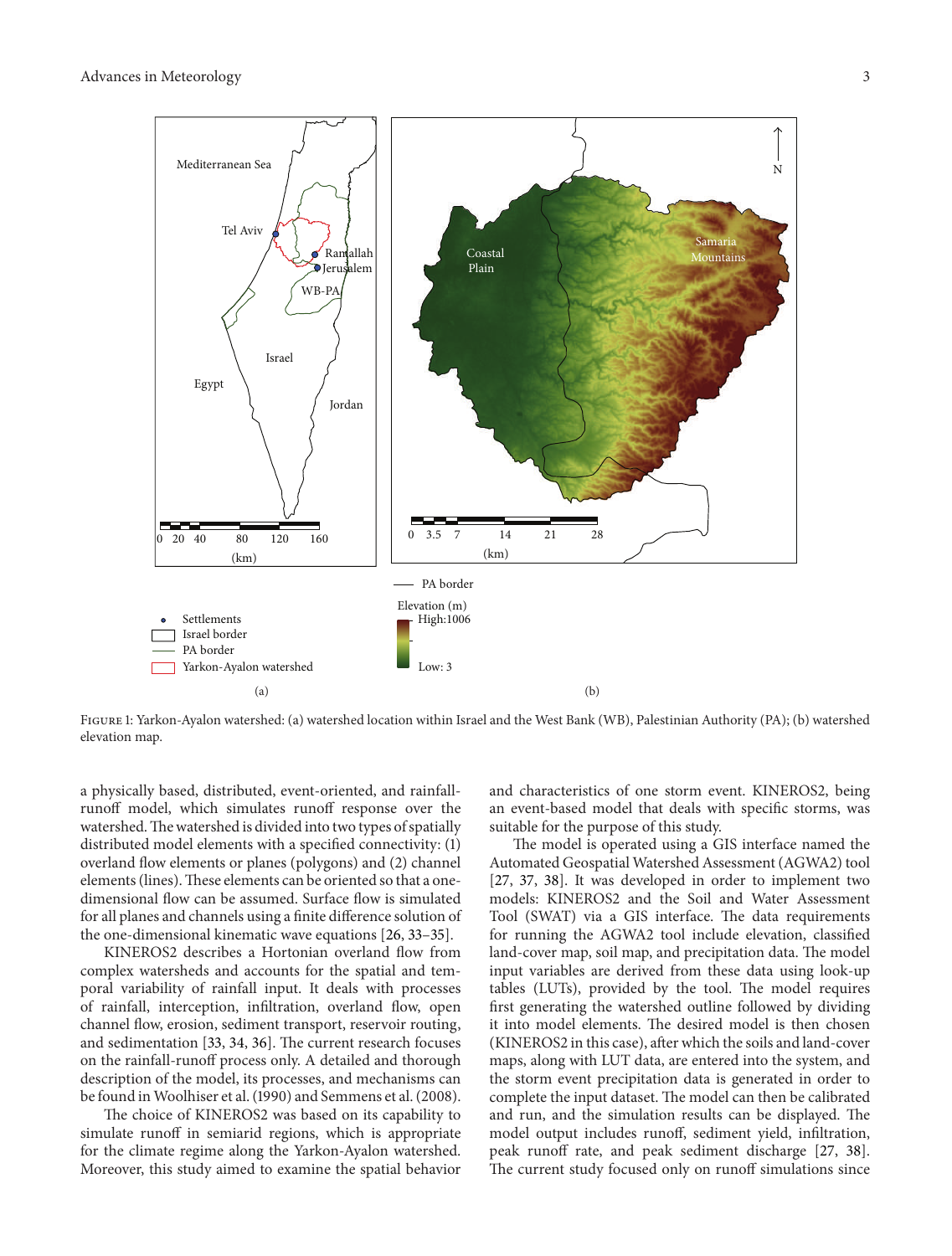

Figure 2: Yarkon-Ayalon watershed partitioned into six subbasins according to hydrometric stations. The number within each subbasin polygon represents its area.

gauged validation data for the other output variables were not available.

*2.3. Model Input Data.* In order to meet the model's requirements, the Yarkon-Ayalon watershed was initially divided into six different subbasins according to available hydrometric data for validation of the predicted results (Figure 2). Each of these subbasins was modeled separately, and model results were analyzed. Figure 3 shows the model's flowchart that is specified hereinafter.

A digital elevation model (DEM) was essential for providing elevation data. The DEM for this research was produced from optical stereo data acquired by the Advanced Spaceborne Thermal Emission and Reflection Radiometer (ASTER) that operates on the NASA Terra platform and has a spatial resolution of 30 m [39].

Soil data was represented through a digital soil map of the world provided by the Food and Agriculture Organization (FAO) of the United Nations (UN) and the UN Educational, Scientific and Cultural Organization (UNESCO). It was last updated in 2003 and has a spatial resolution of 1:5 million [40].

The model used a specific extreme rainfall storm that occurred between December 29, 1991, and January 3, 1992, and had an average rainfall depth of 165 mm over

the study watershed. Raw precipitation data from 24 stations, within and in vicinity of the watershed, were extracted from the Israeli Meteorological Service. The Thiessen polygon interpolation method [41] was conducted in order to receive estimations of precipitation values for each subbasin. Based on a Generalized Pareto Distribution method [42], this storm event is known to have had a precipitation return period of 50 years and led to the loss of 12 lives nationwide, damaged agricultural yields, and direct damage to buildings and infrastructure. Several main cities along the shoreline in central Israel were flooded, and the storm events during this winter were officially classified as a "natural disaster" [23]. Within the Yarkon-Ayalon watershed, some 153 million cubic meters (MCM) was discharged (compared to a mean annual discharge of 43 MCM) with a maximum discharge of 491 m<sup>3</sup>/s [23, 43]. Finally, a saturation index between 0.14 and 0.93 was entered into the model, representing the initial relative soil saturation [44].

Land-cover data was extracted using satellite imagery. In order to understand the temporal effect of LCCs on rainfallrunoff relationships, a model simulation of the same storm event, given the land-cover data status of a time period 20 years later, was implemented. This required using two images, both from the Landsat Thematic Mapper (TM), with a 30 m spatial resolution; the earlier image, representing the land-cover status during the time of the selected storm event, was acquired on December 17, 1989, and the second image was acquired about 19 years later, on January 3, 2009. The two images underwent radiometric and atmospheric corrections, as well as a topographic correction, due to the steep topography of the research area. All of these processes were carried out using Atmospheric/Topographic Correction (ATCOR) software that is specifically detailed in Richter (1998, 2010) [45, 46].

Six different land-cover classes were then decided upon in order to examine LCC through the years: (1) residential areas; (2) agricultural land; (3) orchards; (4) natural areas; (5) forests; and (6) bare exposed rocks, mines, and quarries. In order to extract land-cover patterns and distribution, a supervised maximum likelihood classification technique was conducted for both images [47], followed by an accuracy assessment procedure against high resolution orthophoto data, using 600 validation points. The methods chosen for classification accuracy assessment and evaluation were Kappa coefficient and overall accuracy as calculated from an error (confusion) matrix [48, 49].

Since each of the land-cover classes has its own characteristics, they were expressed and linked to the land-cover classes through the LUT; each of the six land-cover classes received representative values for the following variables: estimated canopy cover, interception, Manning's roughness coefficient, and imperviousness (percent paved area), specifically detailed by Miller et al. (2007) and Semmens et al. (2008). The LUTs are provided by the AGWA2 tool and can be modified by the user.

*2.4. Model Calibration, Validation, and Output.* The AGWA2 tool provides a number of output variables. In this work, the focus was on outflow runoff volume  $(m^3)$  and maximum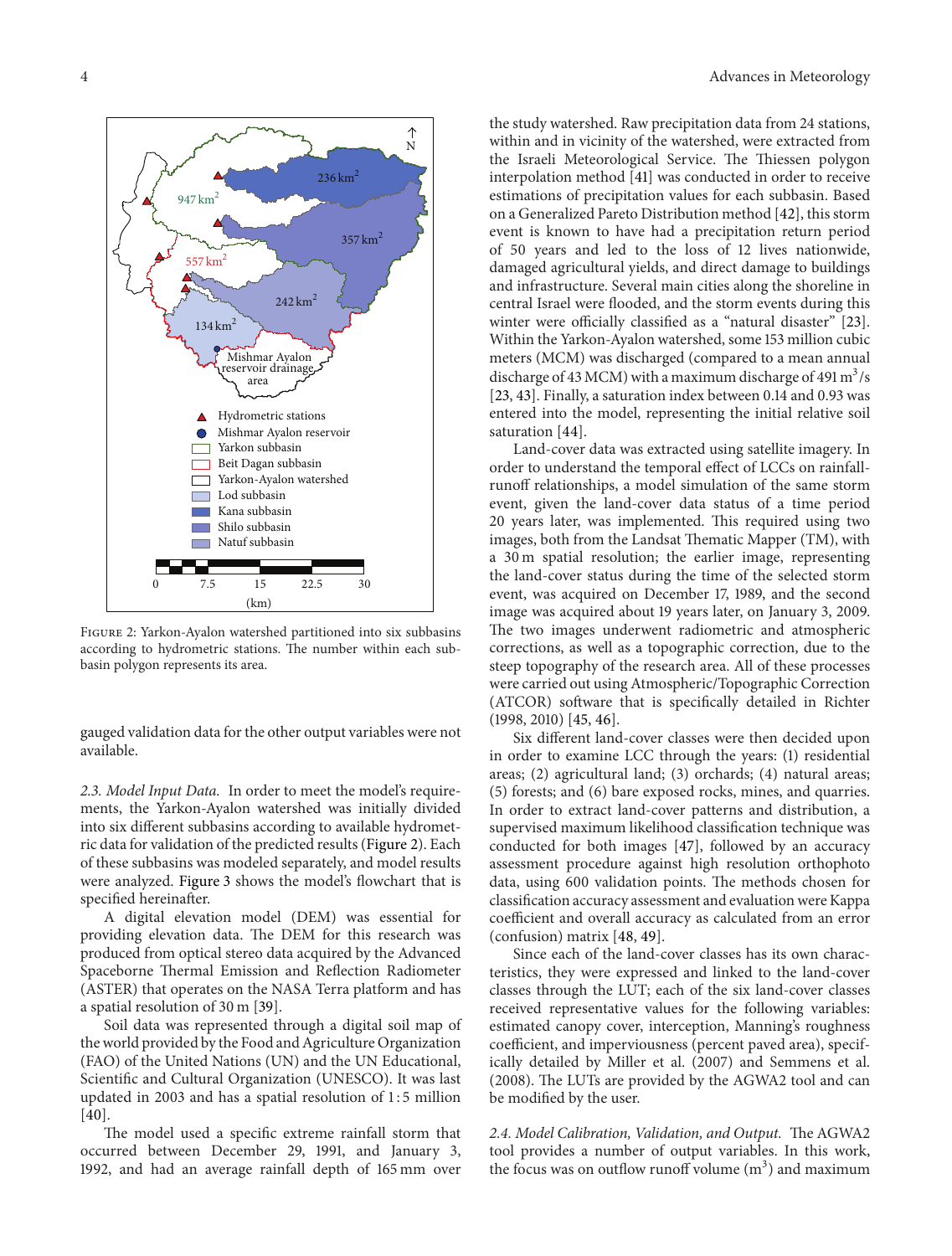

Figure 3: The study flowchart. AGWA2 is the Automated Geospatial Watershed Assessment tool. VOL is the objective function used for calibration that calculates the total runoff volume ratio between predicted and observed measurements.

Table 1: Calibration and validation objective functions (OFs). Vobs and Vsim are the observed and simulated runoff volume values, respectively; QMXobs and QMXsim are the observed and simulated peak discharge values, respectively; Qpred and Qsim are the simulated and observed discharge values, respectively. *i* denotes time increment.

| Function                                                                | Description                                                                                                      |
|-------------------------------------------------------------------------|------------------------------------------------------------------------------------------------------------------|
| $\text{VOL} = \left(\text{Vobs} * \frac{100}{\text{Vsim}}\right) - 100$ | Total runoff volume ratio between simulated and observed measurements, VOL, in %.                                |
| $PQR = \left(QMXobs * \frac{100}{OMXsim}\right) - 100$                  | Peak discharge ratio between simulated and observed measurements, PQR, in %.                                     |
| $ADPQ =  QMXpred - QMXsim $                                             | Absolute deviation between peak discharges of simulated and observed measurements,<br>ADPQ, in $m^3/s$ .         |
| MAQD = $\frac{1}{n} \sum  \text{Qpred}(i) - \text{Qsim}(i) $            | Mean absolute discharge deviation between simulated and observed measurements,<br>$MAQD$ , in $m^3/s$ .          |
| RMS = $\sqrt{\frac{1}{n} \sum  \text{Qpred}(i) - \text{Qsim}(i) ^2}$    | Root mean square discharge deviation between simulated and observed<br>measurements, RMS, in $m^3/s$ .           |
| $MXAQ = max  Qpred (i) - Qsim (i) $                                     | Maximum absolute discharge deviation between simulated and observed<br>measurements, MXAQ, in m <sup>3</sup> /s. |
|                                                                         |                                                                                                                  |

peak discharge  $(m^3/s)$  (Figure 3). For each subbasin, these model output variables were simulated and examined. The *in situ* measured data for these variables enabled validation of the model results. The output map given by the model is discretized and represented by a collection of plane elements (polygons) and channel elements (polylines). Each element has its own value of the variable being examined.

The evaluation process was carried out using objective functions (OFs) as measures of the ratios and differences between the simulated values derived by the model, using the 1989 classification image as an input representing land-cover status during the storm, and the observed data measured during the actual rainstorm. In order to avoid bias, a number of OFs, rather than a single one, were chosen to evaluate the model accuracy [50, 51]. The calibration and validation OFs are summarized in Table 1. The objective was to keep the deviation between observed and simulated volume runoff values (VOL) as low as possible and in all cases under 1%, so that there was a minimum of 99% accuracy between measured and predicted total runoff volumes.

The calibration process included changing the model's parameter multipliers, which are values used to adjust plane and channel parameters (e.g., percent cover, interception, roughness for planes, and width, depth, and field effective saturated hydraulic conductivity) [27]. This was conducted up to the point where VOL is under 1%.

All of the OFs were calculated separately for the six subbasins. Each of the validation OF results was plotted against the subbasins' sizes (in  $km<sup>2</sup>$ ). A regression model, along with its significance level, was fitted in order to determine the relationship between the model accuracy and the subbasin size.

Initially, the model was simulated using the 1989 classification map, representing land-cover status during the rainfall event of winter 1991-1992. In order to determine the changes in rainfall-runoff relations caused by LCCs during a period of 19 years, the 2009 land-cover map was entered into the model instead of the 1989 map, while all other input variables remained static (e.g., calibration parameters, soil saturation index, precipitation data, soil map, and DEM). This was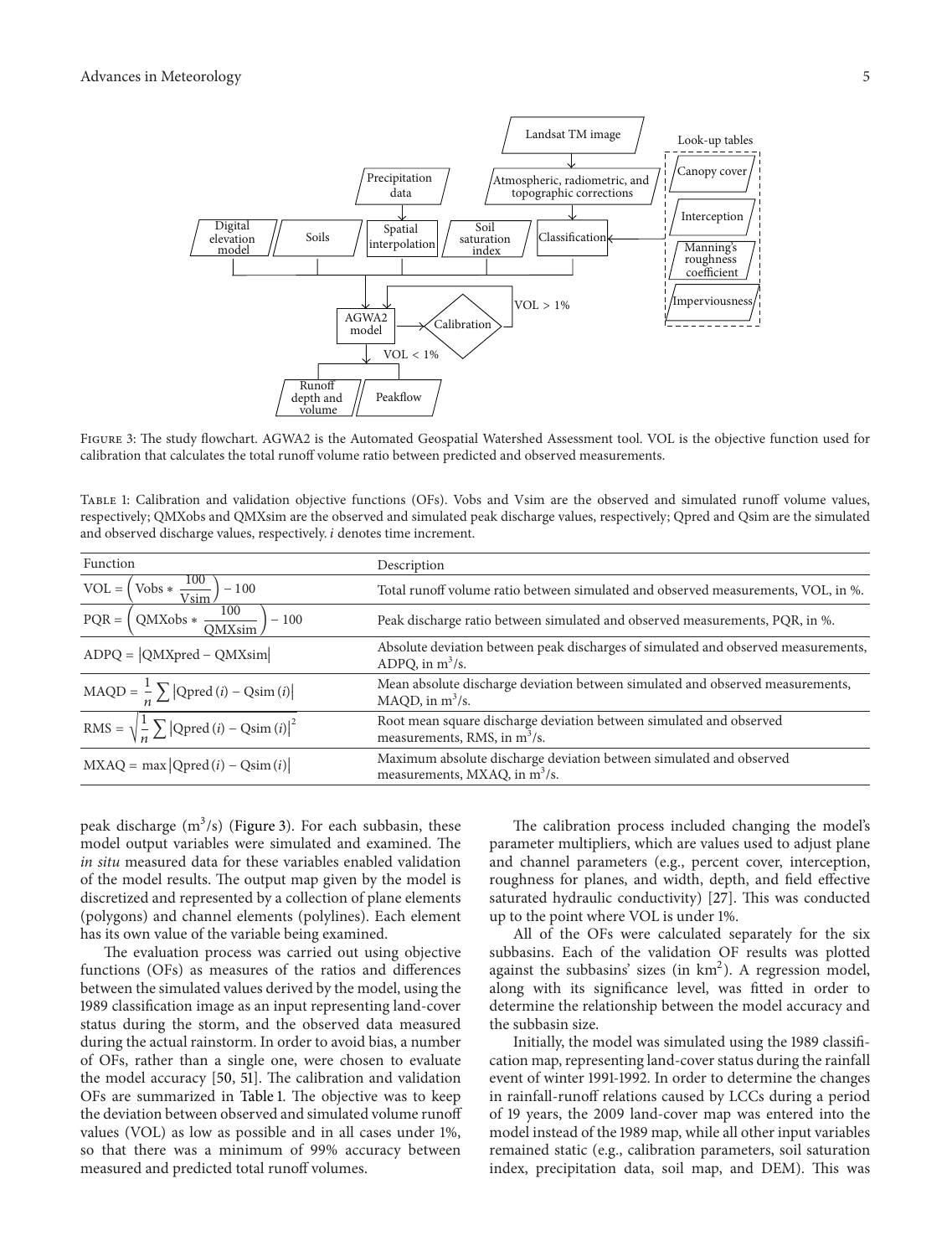performed in order to examine a scenario in which a rainfall event, with a fifty-year return period, occurs after 19 years of LCCs and to evaluate any changes and trends in future runoff volumes and peak discharges.

*2.5. Analyses.* Two major trends were analyzed from the model's simulated results. The first was a temporal trend, determining whether LCCs throughout 19 years affected runoff volumes and peak discharges in each of the six Yarkon-Ayalon subbasins and to what extent. The second was a spatial trend evaluating the factors that best-explain the spatial variability of the runoff volume across the different subbasins.

In order to conduct the temporal analysis, two factors were examined: (1) LCC between 1989 and 2009, using the land-cover maps; and (2) comparison of model results of the two time periods and how they were affected by LCCs. The first factor was analyzed by summing the total number of pixels for each land-cover in each subbasin, for both landcover maps. The total number of pixels for each of the six land-cover classes was compared between the two images (1989 versus 2009) in order to analyze shifts. Then, the two land-cover maps were overlaid and a transition map was extracted, followed by summing up all of the transitions for every subbasin. For example, if a pixel with an agriculture land-cover type in the 1989 map was classified as a residential type in the 2009 map, it was defined as an agriculture-toresidential transition. For every subbasin, all of the pixels having this transition type were summed. This led to a total of 31 different transition phases (with "no-change" transition being the same for all types of land-cover undergoing no transition). The different transition phases for all subbasins were converted into a transition matrix and normalized to the area of each subbasin. Then, the transitions were analyzed using principal component analysis (PCA) ordination in order to determine which transitions were more pronounced in each subbasin.

The second factor of the temporal analysis initially involved conducting, for every subbasin, a comparison between total simulated runoff volume and peak discharge values, between the real rainfall event and the 2009 rainfall event scenario, and between their land-cover representations (1989 and 2009) in order to examine the runoff trends. This step included spatially examining the LCCs. It was performed by zooming into every plane element (polygon) in the subbasin and exploring the changes within the subbasin's elements, by calculating the percentage change between the two simulated runoff volume values (1989 and 2009) of every plane element. Only the most pronounced changes in runoff volumes were of interest, so only plane elements that had a value of above or below 1 standard deviation (SD) percent change were considered. The third step was to determine how LCCs affected the runoff changes in these plane elements. To do so, a zonal statistic tool for majority calculation of landcover classes was used [52] for each plane element that was extracted in step 2.This means that each plane element (lower or higher than 1 SD of percent change) received one value of the land-cover class that had the largest representation within it. This was done for both time period images so that a qualitative comparison could be performed for each plane

element that exhibited runoff changes satisfying the threshold of  $\pm 1$  SD.

The spatial analysis process was performed in order to gain a better understanding regarding the environmental factors spatially affecting the runoff trends and was conducted only for the 2009 land-cover map. For every subbasin, the simulated runoff volume values were considered as the dependent variable. Three explanatory variables were examined as predictors of the runoff volume: land-cover, represented by the land-cover classification map, elevation, represented by DEM, and vegetation cover, represented by a normalized difference vegetation index (NDVI) map [53], extracted from the 2009 image. In order to determine the relationship characteristics between these explanatory variables and the runoff volume, a geographically weighted regression (GWR) was conducted.This method is designed to consider spatial data and nonstationarity, where the variable estimates vary locally, and spatially varying relationships can be explored [54, 55]. The results were expected to point out the relations between the runoff volume and the three explanatory variables, represented by regression coefficient  $R^2$ , for each subbasin. The main goal was to understand which variable, or combination of variables, affects runoff volume variability the most for each subbasin.

Seven GWR tests were built and considered for each subbasin.They were conducted for the runoff volume variable against each independent variable separately, followed by modeling paired independent variables against runoff volume and finally by running all three independent variables. The model with the highest  $R^2$  for each subbasin implies which variable, or combination of variables, had the strongest effect on runoff.

#### **3. Results and Discussion**

*3.1. Model Input Data.* Figures 4(a) and 4(b) show the Yarkon-Ayalon watershed after the classification process for the two time periods investigated. The overall classification accuracy and Kappa statistics for the two classification maps are 81.3% and 0.75 for the 1989 map and 82.97% and 0.78 for the 2009 map, respectively. Using the Thiessen polygons method, followed by weighting each interpolated polygon relative to its portion within each subbasin, six rainfall depth (mm) values were extracted, one for every subbasin. The totals of these values range between 155.3 mm and 172.1 mm for the five-day event (December 29, 1991–January 3, 1992).

*3.2. Model Calibration, Validation, and Output.* The 1989 model results are presented in Table 2, describing the simulated and predicted runoff volume values. The 1989 model output values were introduced into the OF equations, along with *in situ* measurements, in order to validate the model's accuracy.

The OF results are shown in Table 3, each calculated for all six subbasins. The relationships between the OF results and the subbasin sizes were studied using a regression model, supported by significance levels ( $P$  value). Figures  $5(a)$ – $5(e)$ display these relations, along with the supporting statistics. Mean absolute discharge deviation (MAQD), root mean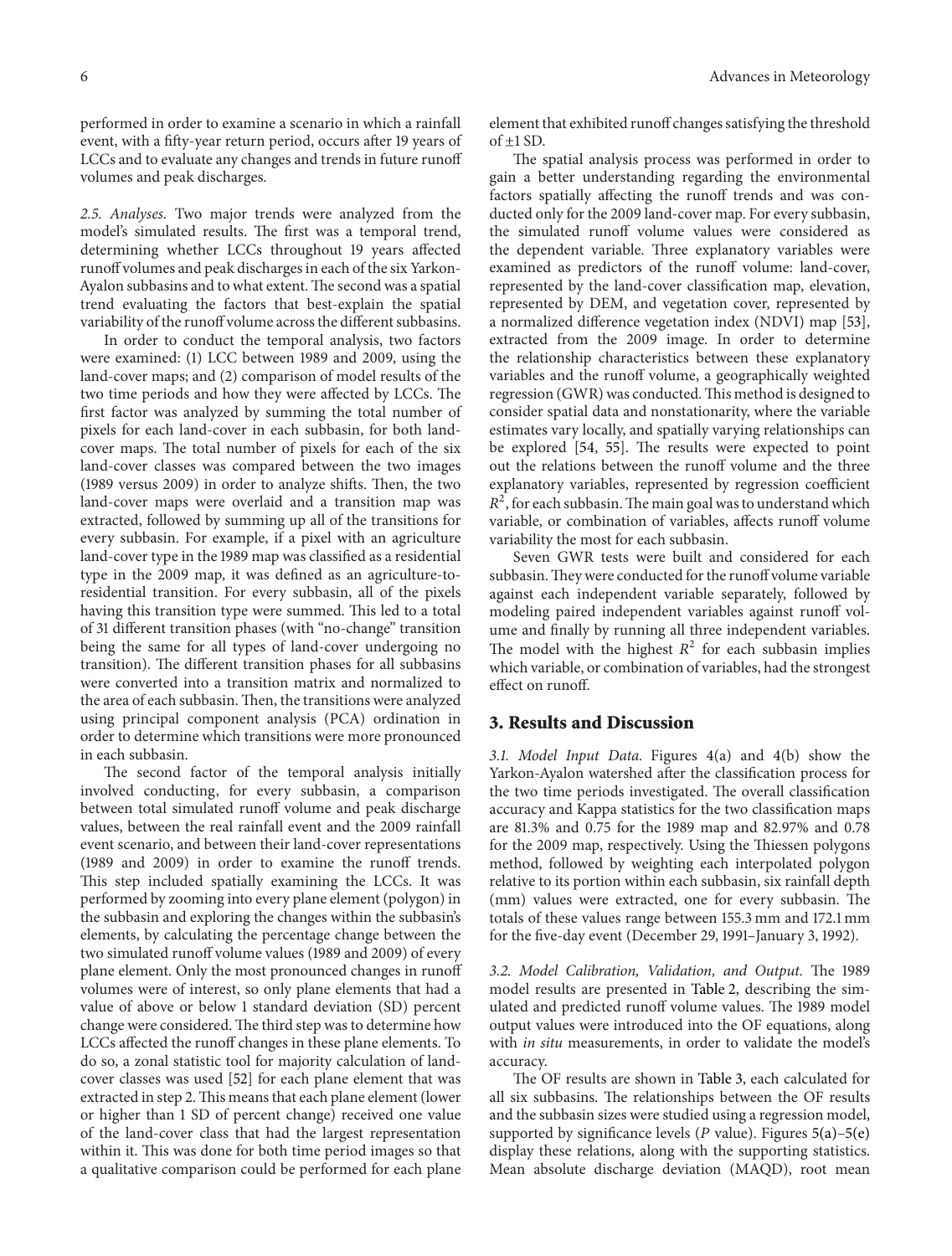

Figure 4: Land-cover classification maps of (a) 1989 and (b) 2009.

Table 2: Observed total runoff volume (million cubic meters (MCM)) for the storm event that was used for model calibration. The right column shows the simulated runoff values from the 1989 model after calibration.

| Subbasin   | 1991-1992 observed<br>values (MCM) | 1989 values (MCM)<br>after calibration |
|------------|------------------------------------|----------------------------------------|
| Yarkon     | 42.93                              | 42.77                                  |
| Beit Dagan | 30.63                              | 30.35                                  |
| Shilo      | 10.72                              | 10.77                                  |
| Natuf      | 16.74                              | 16.65                                  |
| Kana       | 8.37                               | 8.39                                   |
| Lod        | 8.81                               | 8.88                                   |
|            |                                    |                                        |

square discharge deviation (RMS), and maximum absolute discharge deviation (MXAQ) all show linear, significant relationships to subbasin size, with  $R^2$  values of 0.9, 0.9, and 0.95, respectively. The peak discharge ratio (PQR) and absolute peak deviation (ADPQ) OFs are both measures of peak discharges and exhibit a nonsignificant relationship to subbasin size. It can be concluded, from the OF relationships to the subbasin areas, that as the latter increases, so does the deviation between the model simulations and *in situ* measurements concerning discharge throughout the event (Figures  $5(a)$ – $5(c)$ ). When dealing with peak discharge deviation (Figures  $5(d)$  and  $5(e)$ ), however, there is no significance to the subbasin size, and the modeled results show large inaccuracies.

The validation results demonstrate that a smaller subbasin is preferable to use with this model [56], as its simulations are most likely to perform more accurately.

*3.3. Temporal LCC Analysis.* The first factor of the temporal analysis includes examination of LCCs. Comparison results of the land-cover trends between 1989 and 2009 for each subbasin are shown in Table 4. For all of the subbasins, the residential class went through the largest change. The number of pixels classified as residential was more than doubled during the 19 years examined. Lod shows the highest increase in the number of residential pixels by 2009, more than tripling the number of pixels in 1989. However, when considering the percent change relative to the entire subbasin area, a different trend emerges. The agriculture land-cover class in three of the subbasins went through the largest change, showing a decreasing trend between −6% and −13%. The other large trend belongs to the residential land-cover class, implying a shift from agricultural lands to residential areas. Shilo shows a quite different behavior, with a relatively large decrease in natural area (−15%) and an increase of bare rock (13.1%), due to urbanization processes that involve vegetation removal. Next, the transition phases for each pixel were derived by overlaying the land-cover classification maps. Figure 6 shows a biplot of PCA results. Components 1 and 2 explain a total of 85.2% of the data variance. The direction of each transition phase vector points at the subbasin it characterizes the most, while the length of the vectors expresses the portion of the transition occurrence relative to the other vectors. All of the subbasins are mostly characterized by no change at all, while Lod and Yarkon experienced the slightest change. The Yarkon subbasin experienced transitions from agricultural land, natural area, and orchards to residential area. The Shilo subbasin had greater transitions from natural areas, agricultural land, and orchards to bare rock than any other subbasin, along with transitions from natural area to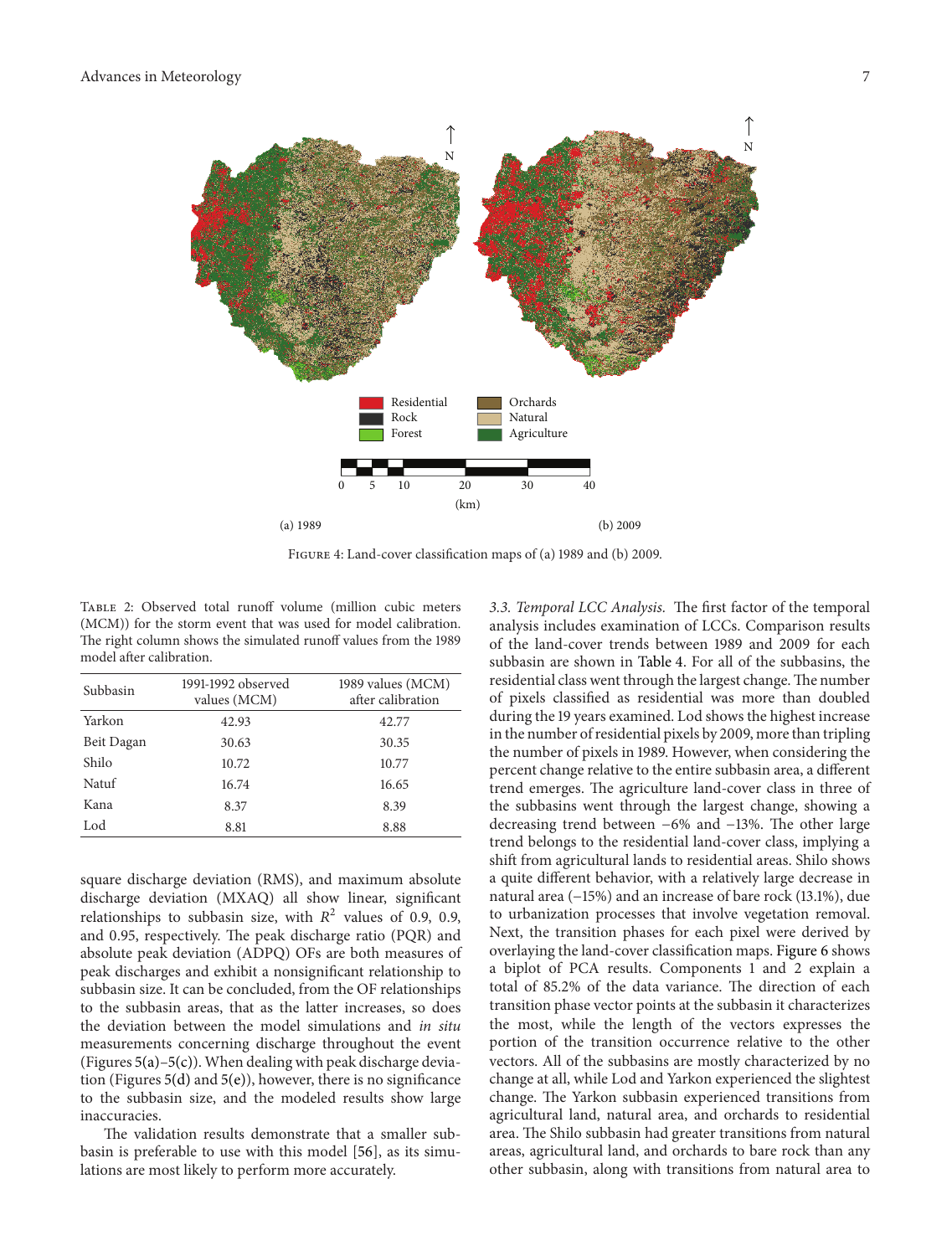| Subbasin   | Size<br>$(km^2)$ | Total runoff<br>ratio (VOL) | Peak<br>discharge<br>ratio (PQR) | Absolute peak<br>deviation<br>(ADPQ) | Mean absolute<br>discharge deviation<br>(MAQD) | Root mean<br>square discharge<br>deviation (RMS) | Maximum absolute<br>discharge deviation<br>(MXAQ) |
|------------|------------------|-----------------------------|----------------------------------|--------------------------------------|------------------------------------------------|--------------------------------------------------|---------------------------------------------------|
| Yarkon     | 947              | 0.36                        | $-14.08$                         | 80.48                                | 138.71                                         | 182.73                                           | 356                                               |
| Beit Dagan | 557              | 0.93                        | $-2.96$                          | 11.48                                | 80.16                                          | 104.77                                           | 224.37                                            |
| Shilo      | 357              | $-0.45$                     | 35.85                            | 50.66                                | 30.19                                          | 43.67                                            | 126.4                                             |
| Natuf      | 242              | 0.53                        | $-13.64$                         | 25.01                                | 44.56                                          | 57.03                                            | 125.46                                            |
| Kana       | 236              | $-0.22$                     | $-1.632$                         | 1.7                                  | 22                                             | 35.12                                            | 94.25                                             |
| Lod        | 134              | $-0.77$                     | 10.81                            | 11.77                                | 20.24                                          | 29.28                                            | 83.62                                             |

40 90  $y = -0.02x + 11.92$  $y = 0.08x - 1.23$ 80 30  $R^2 = 0.14, P = NS$  $R^2 = 0.58, P = NS$ 70 20 60  $ADPQ(m<sup>3</sup>/s)$ PQR (%)  $APPQ(m<sup>3</sup>/s)$ 50 10 40 30 0 20 −10 10 0 −20 0 200 400 600 800 1000 0 200 400 600 800 1000 Area  $(km^2)$ Area  $(km<sup>2</sup>)$ (a) (b) 160 200  $y = 0.19x - 4.25$  $y = 0.15x - 5.81$ 140  $R^2 = 0.96, P < 0.05$  $R^2 = 0.94, P < 0.05$ 150 120  $MAQD(m<sup>3</sup>/s)$ RMS  $(m^3/s)$  $MAQD(m<sup>3</sup>/s)$ 100 80 100 60 40 50 20  $\boldsymbol{0}$ 0 0 200 400 600 800 1000 0 200 400 600 800 1000 Area  $(km^2)$ Area  $(km<sup>2</sup>)$ (d) (c) 400  $y = 0.35x + 25.77$ 350  $R^2 = 0.98, P < 0.05$ 300  $MXAQ$   $(m<sup>3</sup>/s)$ 250 200 150 100 50  $\boldsymbol{0}$ 0 200 400 600 800 1000 Area  $(km<sup>2</sup>)$ 



Figure 5: Evaluation of (a) peak discharge ratio (PQR); (b) absolute deviation between peak discharges (ADPQ); (c) mean absolute discharge deviation (MAQD); (d) root mean square discharge deviation (RMS); and (e) maximum absolute discharge deviation (MXAQ) as functions of the subbasin area by means of objective functions.

TABLE 3: The results of the objective functions (OFs).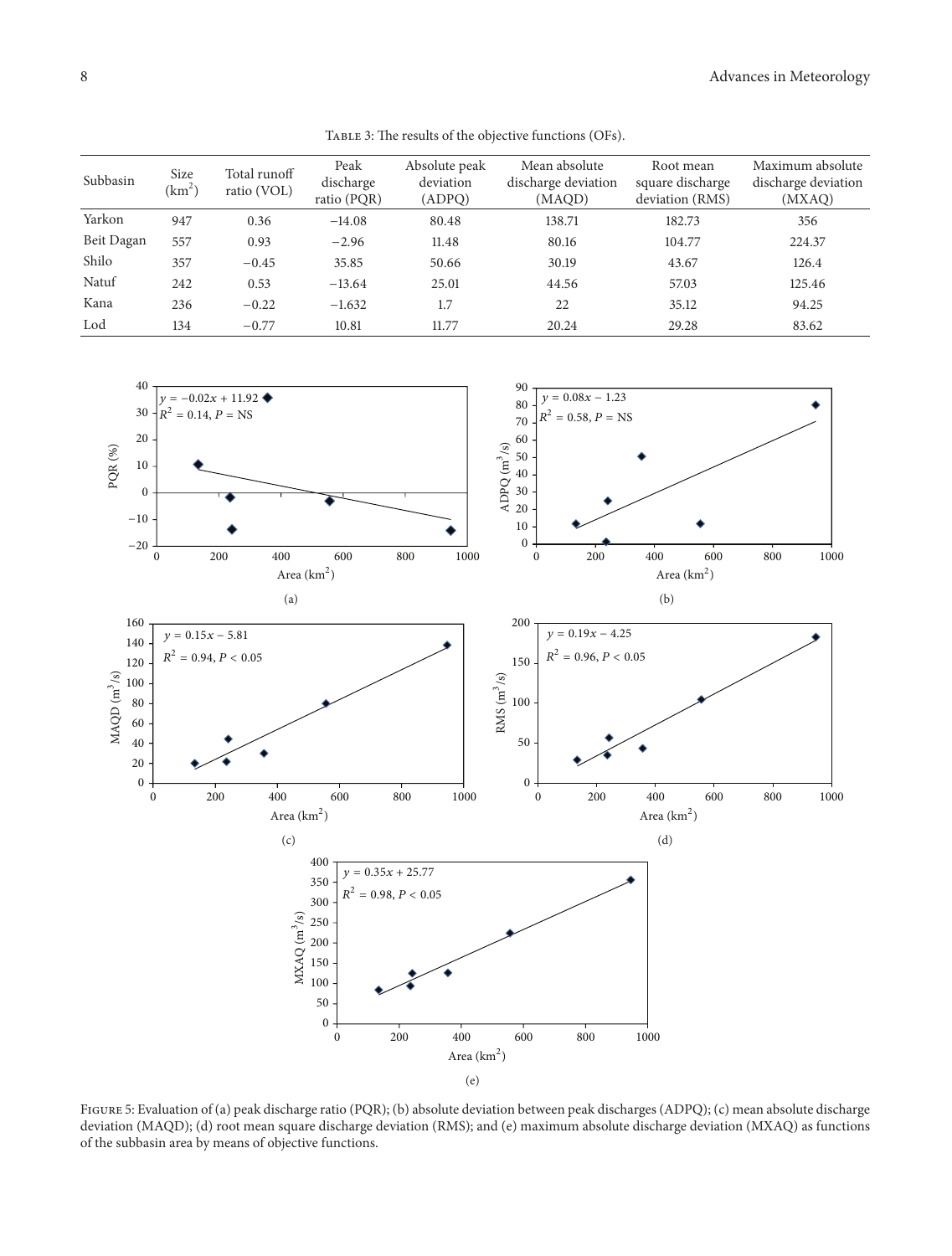| TABLE 4: Changes in land-cover classes between 1989 and 2009. Values in bold mark the largest changes. |  |  |  |
|--------------------------------------------------------------------------------------------------------|--|--|--|
|                                                                                                        |  |  |  |

| Land-cover        | pixels in<br>1989 | pixels in<br>2009 | Number of Number of Change of specific<br>land-cover<br>between years (%) | Change out<br>of total<br>subbasin $(\%)$ | pixels in<br>1989 | pixels in<br>2009 | Number of Number of Change of specific<br>land-cover<br>between years (%) | Change out<br>of total<br>subbasin $(\%)$ |
|-------------------|-------------------|-------------------|---------------------------------------------------------------------------|-------------------------------------------|-------------------|-------------------|---------------------------------------------------------------------------|-------------------------------------------|
|                   |                   |                   | Yarkon                                                                    |                                           |                   |                   | Beit Dagan                                                                |                                           |
| Residential       | 45830             | 116316            | 153.80                                                                    | 6.97                                      | 30496             | 79637             | 161.14                                                                    | 8.27                                      |
| Bare rock         | 92196             | 145011            | 57.29                                                                     | 5.23                                      | 88798             | 63719             | $-28.24$                                                                  | $-4.22$                                   |
| Forest            | 5022              | 3106              | $-38.15$                                                                  | $-0.19$                                   | 7302              | 8132              | 11.37                                                                     | 0.14                                      |
| Orchards          | 283741            | 315179            | 11.08                                                                     | 3.11                                      | 123224            | 121657            | $-1.27$                                                                   | $-0.26$                                   |
| Natural area      | 290190            | 259873            | $-10.45$                                                                  | $-3.00$                                   | 159854            | 182431            | 14.12                                                                     | 3.80                                      |
| Agricultural land | 293927            | 171308            | $-41.72$                                                                  | $-12.13$                                  | 184744            | 138838            | $-24.85$                                                                  | $-7.72$                                   |
| Shilo<br>Natuf    |                   |                   |                                                                           |                                           |                   |                   |                                                                           |                                           |
| Residential       | 9208              | 19917             | 116.30                                                                    | 2.81                                      | 6955              | 18969             | 172.74                                                                    | 4.65                                      |
| Bare rock         | 41795             | 91806             | 119.66                                                                    | 13.12                                     | 55905             | 49271             | $-11.87$                                                                  | $-2.57$                                   |
| Forest            | 765               | 434               | $-43.27$                                                                  | $-0.09$                                   | 1343              | 3015              | 124.50                                                                    | 0.65                                      |
| Orchards          | 115226            | 146357            | 27.02                                                                     | 8.17                                      | 72206             | 82477             | 14.22                                                                     | 3.97                                      |
| Natural area      | 132613            | 75376             | $-43.16$                                                                  | $-15.02$                                  | 81506             | 80775             | $-0.90$                                                                   | $-0.28$                                   |
| Agricultural land | 81483             | 47199             | $-42.08$                                                                  | $-9.00$                                   | 40662             | 24070             | $-40.80$                                                                  | $-6.42$                                   |
|                   |                   |                   | Kana                                                                      |                                           |                   |                   | Lod                                                                       |                                           |
| Residential       | 6620              | 18149             | 174.15                                                                    | 4.57                                      | 7664              | 25545             | 233.31                                                                    | 12.50                                     |
| Bare rock         | 22029             | 35127             | 59.46                                                                     | 5.19                                      | 10374             | 6229              | $-39.96$                                                                  | $-2.90$                                   |
| Forest            | 839               | 760               | $-9.42$                                                                   | $-0.03$                                   | 4581              | 4048              | $-11.64$                                                                  | $-0.37$                                   |
| Orchards          | 92137             | 103379            | 12.20                                                                     | 4.46                                      | 25067             | 12789             | $-48.98$                                                                  | $-8.58$                                   |
| Natural area      | 80675             | 77806             | $-3.56$                                                                   | $-1.14$                                   | 33743             | 42701             | 26.55                                                                     | 6.26                                      |
| Agricultural land | 49997             | 16994             | $-66.01$                                                                  | $-13.09$                                  | 61650             | 51764             | $-16.04$                                                                  | $-6.91$                                   |



Figure 6: Principal component analysis (PCA) biplot of the transition phases' data. The land-cover classes represented are residential areas (res), agricultural land (crop), orchards (orch), natural areas (nat), and bare exposed rocks (rock).

orchards. The Natuf subbasin shows the highest transition portions from bare rock to orchards and natural areas. The main transition in the Kana subbasin was from agricultural land to orchards. The Lod and Beit Dagan subbasins did not experience any major transition, apart from agricultural land transformation to residential areas, as did the Yarkon subbasin.

It is worth mentioning that the decrease in orchard landcover occurred mostly in the Israeli side of the watershed, while increase in orchards was observed mainly along the PA part of the watershed. This can be explained by the extensive urbanization process in the western part of the watershed that led to a reduction in orchards in favor of urban development. Along the West Bank, however, orchards are an effective mean for Palestinian farmers to establish facts on the ground, thus the increase in this land-cover type along the Palestinian side of the watershed.

*3.4. Temporal Runoff Change.* The second factor of temporal analysis, the comparison between simulated runoff volume and peak discharge values for the two examined time periods, is presented inTable 5, along with the percent change between the simulated values. All of the subbasins show a moderate increase in both runoff volumes and peak discharge, aside from the Natuf subbasin that presents an opposite trend. This trend corresponds to the findings of the Israeli Hydrological Service reports during the past 40 years [57].

The percent changes in runoff volume above or below 1 SD within the planes are shown in Table 6. It exhibits the portion of the area that had experienced a change of  $\pm 1$  SD from the whole subbasin size. Figure 7 presents this data graphically.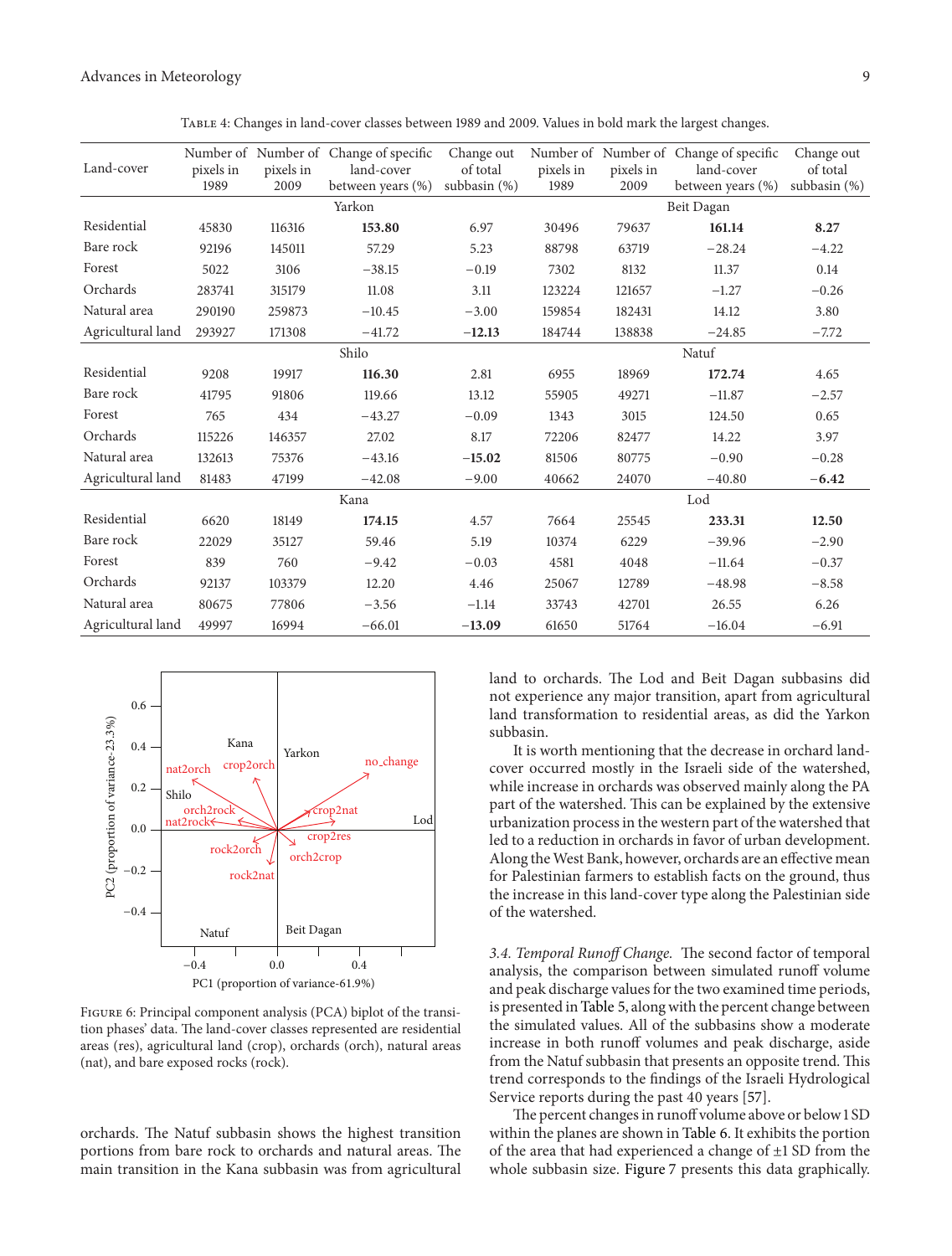10 Advances in Meteorology

| Subbasin   |                          | 1989 simulated value | 2009 simulated<br>value | Percent change between<br>simulated values |
|------------|--------------------------|----------------------|-------------------------|--------------------------------------------|
| Yarkon     | Runoff volume (MCM)      | 42.77                | 43.74                   | 2.26                                       |
|            | Peak discharge $(m^3/s)$ | 571.48               | 582                     | 1.84                                       |
| Beit Dagan | Runoff volume (MCM)      | 30.35                | 31.96                   | 5.3                                        |
|            | Peak discharge $(m^3/s)$ | 388.48               | 405.99                  | 4.51                                       |
| Shilo      | Runoff volume (MCM)      | 10.77                | 11.39                   | 5.79                                       |
|            | Peak discharge $(m^3/s)$ | 141.34               | 147.245                 | 4.18                                       |
| Natuf      | Runoff volume (MCM)      | 16.65                | 16.56                   | $-0.57$                                    |
|            | Peak discharge $(m^3/s)$ | 183.66               | 182.71                  | $-0.52$                                    |
| Kana       | Runoff volume (MCM)      | 8.39                 | 8.78                    | 4.64                                       |
|            | Peak discharge $(m^3/s)$ | 104.1                | 108.55                  | 4.28                                       |
| Lod        | Runoff volume (MCM)      | 8.88                 | 9.47                    | 6.69                                       |
|            | Peak discharge $(m^3/s)$ | 108.93               | 114.68                  | 5.28                                       |

TABLE 5: Simulated runoff volume (million cubic meters (MCM)) and peak discharge values (m $^3$ /s) extracted from the 1989 and 2009 models.

Table 6: Area size and percent change of ±1 SD increase, decrease, and total change in runoff volume values.

| Subbasin   | 1 SD of % runoff<br>change area | Subbasin area<br>(km <sup>2</sup> ) | Increase change<br>area $(km^2)$ | Increase change<br>portion | Decrease<br>change area<br>$(km^2)$ | Decrease<br>change<br>portion | Total<br>change<br>area $(km^2)$ | Total<br>change |
|------------|---------------------------------|-------------------------------------|----------------------------------|----------------------------|-------------------------------------|-------------------------------|----------------------------------|-----------------|
| Yarkon     | 3.45                            | 946.7                               | 123.0                            | 0.13                       | 2.1                                 | 0.00                          | 125.1                            | 0.13            |
| Beit Dagan | 66.87                           | 556.7                               | 80.9                             | 0.15                       | 0.0                                 | 0.00                          | 80.9                             | 0.15            |
| Shilo      | 7.5                             | 356.9                               | 110.4                            | 0.31                       | 18.0                                | 0.05                          | 128.4                            | 0.36            |
| Natuf      | 2.95                            | 242.1                               | 48.4                             | 0.20                       | 24.2                                | 0.10                          | 72.6                             | 0.30            |
| Kana       | 16.4                            | 236.3                               | 23.4                             | 0.10                       | 18.4                                | 0.08                          | 41.8                             | 0.18            |
| Lod        | 16.1                            | 134                                 | 24.4                             | 0.18                       | 0.1                                 | 0.00                          | 24.5                             | 0.18            |

The Shilo subbasin went through the largest total change of ±1 SD, with 30% and 5% increase and decrease changes, respectively, followed by the Natuf subbasin, in which 20% of its total area experienced an increase in runoff values larger than 1 SD, as opposed to only a 10% decrease of those below 1 SD. At the same time, the Natuf subbasin had the largest decrease change value, compared to the other subbasins. The other cases show similar trends, with about a 9–18% increase change and a 5–8% decrease change of runoff volume above or below 1 SD.

Examples of the temporal analysis results, for the two of the six subbasins examined, are presented in Figures 8 and 9. Maps in Figures 8(a) and 9(a) present the positive and negative changes in runoff volume of ±1 SD. It should be noted that while Natuf exhibits a trend toward increasing runoff where these values are limited to  $\pm 1$  SD, the general trend of runoff change (total increase and decrease percent change) is 47.3% increase and 52.7% decrease. This is complementary with Table 5 that implies a decreasing trend in runoff volume for this subbasin.

A land-cover comparison is shown in Figures 8(b), 8(c), 9(b) and 9(c) through majority zonal statistics calculations (each polygon receives the value of the most common landcover class within it) for the land-cover status of the polygons



Figure 7: Increase, decrease, and total runoff volume change of ±1 standard deviation (SD) out of the total subbasin area, within the planes.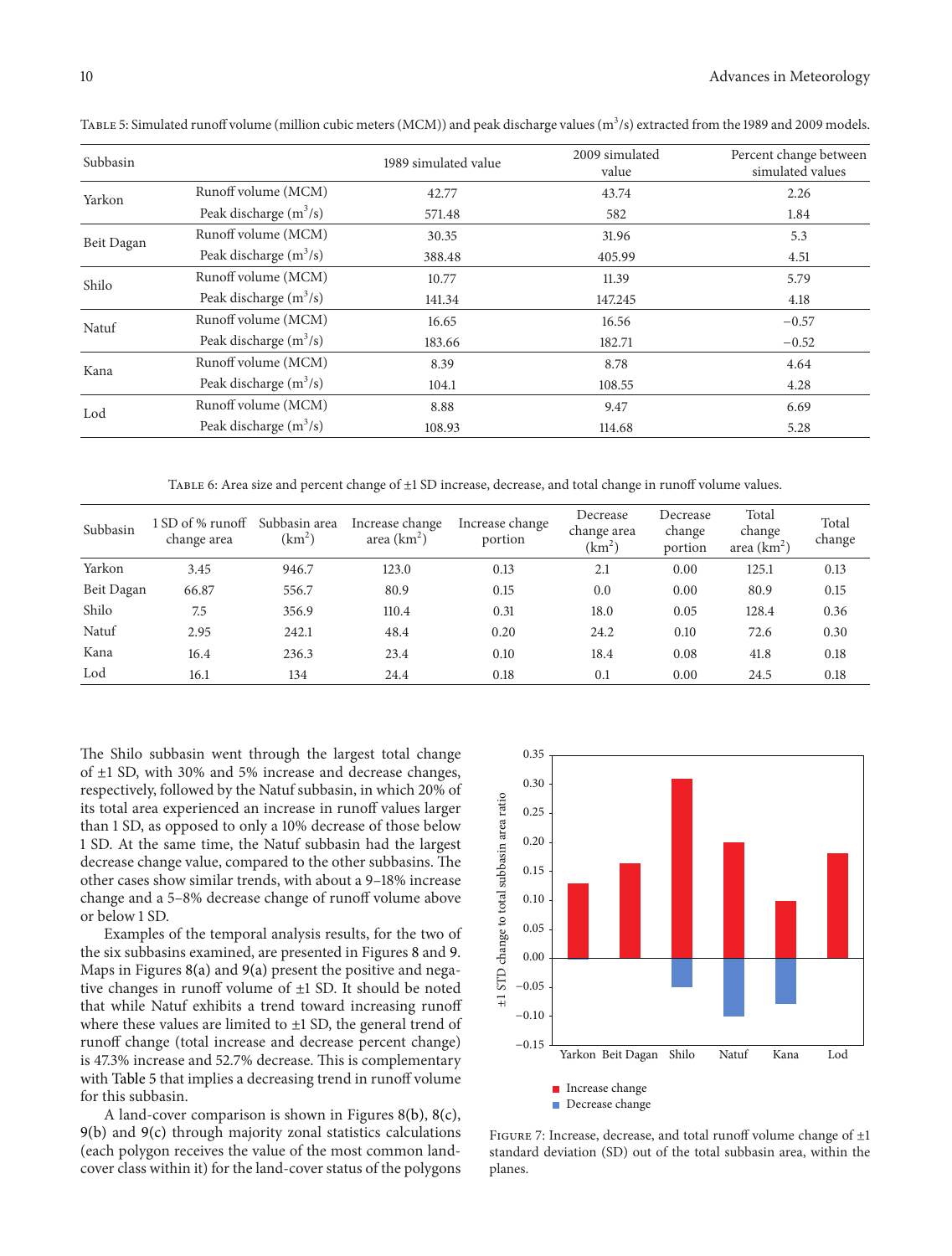

(c)

Figure 8: Temporal land-cover changes (LCCs) in the Lod subbasin between the years 1989 and 2009: (a) change in simulated runoff volume of ±1 SD; (b) land-cover status in 1989, based on majority zonal statistics calculations; (c) land-cover status in 2009, based on majority zonal statistics calculations.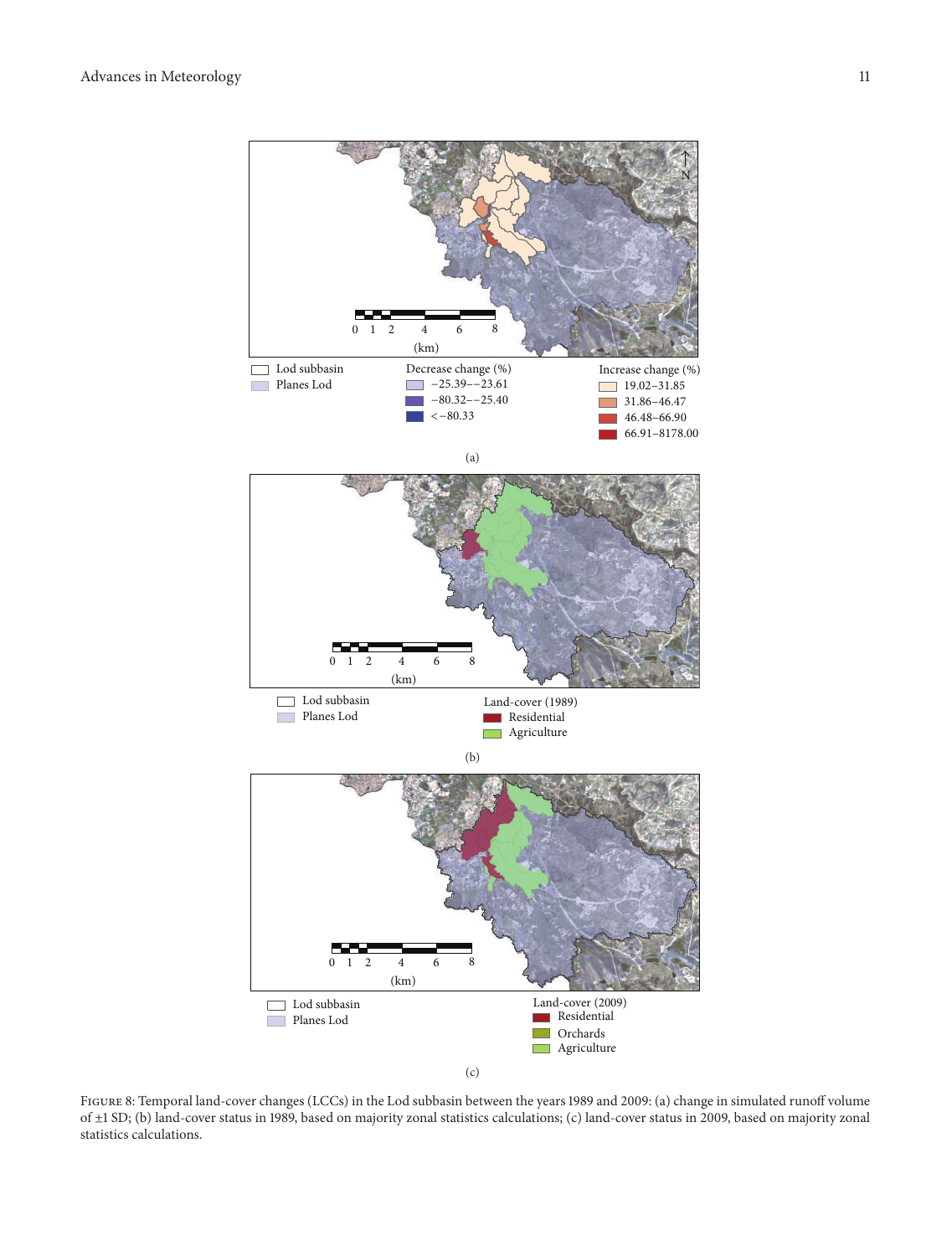

Figure 9: Temporal land-cover changes (LCCs) in the Natuf subbasin between the years 1989 and 2009: (a) change in simulated runoff volume of ±1 SD; (b) land-cover status in 1989, based on majority zonal statistics calculations; (c) land-cover status in 2009, based on majority zonal statistics calculations.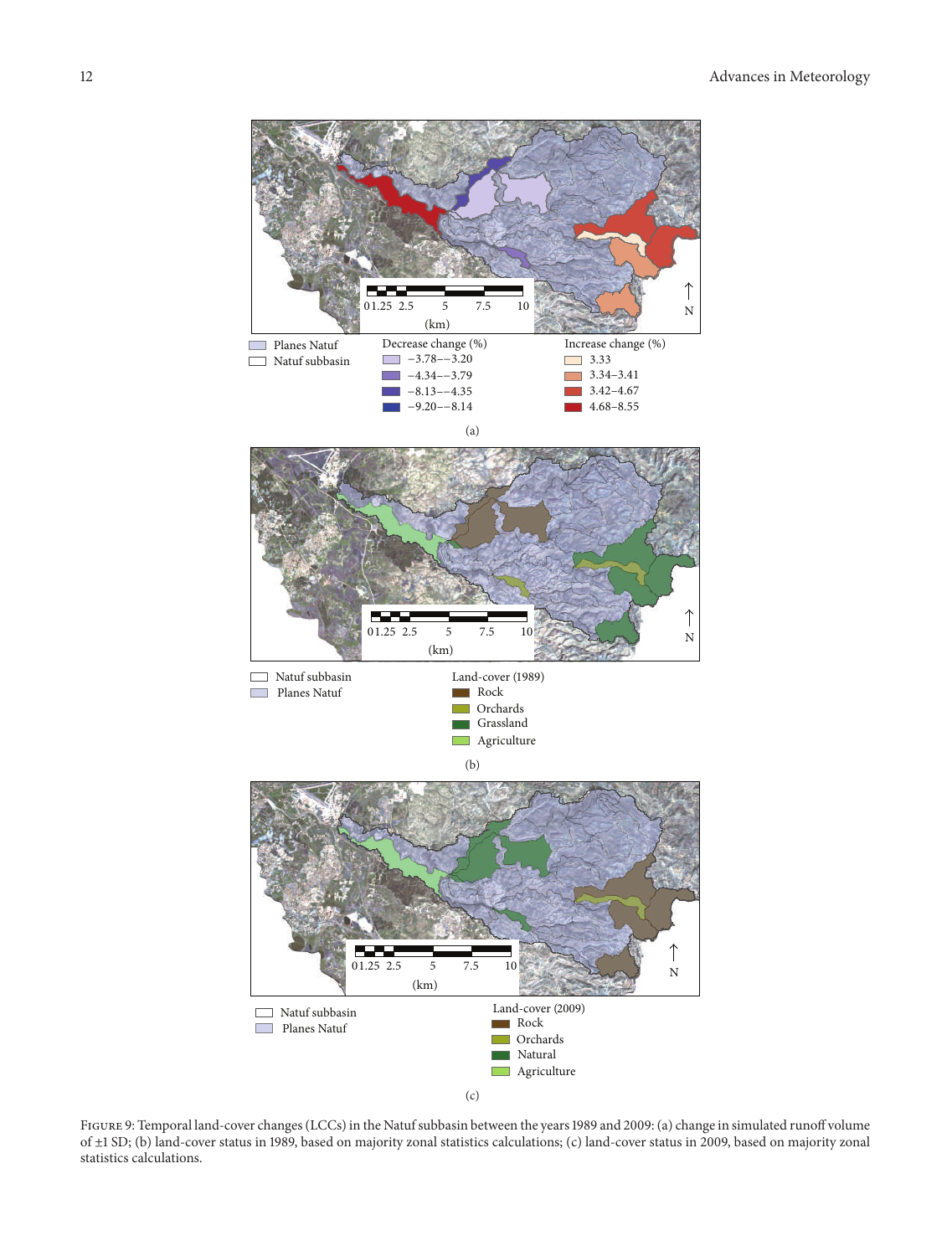Table 7: Geographically weighted regression (GWR) results for runoff volume as the dependent variable and the digital elevation model (DEM), land-cover classes, and the normalized difference vegetation index (NDVI) as explanatory variables. The bold highlighted values are the highest  $R^2$  results for each subbasin.

| Spatial statistics and explanatory variables | Yarkon | Beit Dagan | Shilo | Natuf | Kana | $_{\rm Lod}$ |
|----------------------------------------------|--------|------------|-------|-------|------|--------------|
| GWR-classification                           | 0.9    | 0.86       | 0.82  | 0.78  | 0.91 | 0.82         |
| <b>GWR-DEM</b>                               | 0.65   | 0.66       | 0.77  | 0.43  | 0.67 | 0.59         |
| <b>GWR-NDVI</b>                              | 0.93   | 0.92       | 0.94  | 0.89  | 0.92 | 0.93         |
| $GWR-DEM + classification$                   | 0.57   | 0.63       | 0.96  | 0.39  | 0.72 | 0.92         |
| $GWR-NDVI + classification$                  | 0.88   | 0.84       | 0.73  | 0.77  | 0.89 | 0.79         |
| GWR-NDVI + DEM                               | 0.59   | 0.63       | 0.96  | 0.37  | 0.72 | 0.92         |
| GWR-all                                      | 0.5    | 0.60       | 0.97  | 0.87  | 0.66 | 0.93         |

undergoing  $\pm 1$  SD of runoff volume change (%), where maps in Figures 8(b) and 9(b) are the 1989 status and maps in Figures  $8(c)$  and  $9(c)$  represent 2009. This analysis was conducted for all six subbasins (Table 6), providing the following outcomes.

- (i) Yarkon: most of the area that changed  $\pm 1$  SD of the total percent runoff change has experienced a positive change in runoff volumes; this trend is owing to an increase in residential areas, mostly downstream towards the coastline. The shifts are usually from agricultural areas to built-up landscapes.
- (ii) Beit Dagan: there was no decrease in percent runoff change below 1 SD; rather, all of the changes are larger than 1 SD due to alterations from agricultural activities to residential land-cover.
- (iii) Shilo: most of the large changes are positive, located upstream along the headwaters. The land-cover shifts are of different characteristics. Some natural areas changed into orchards or bare exposed rock and so did the agricultural land. This greatly implies that the growing built-up trend along the headwaters is due to the activities of Palestinian villages and cities. The rocky nature of the shift is due to quarries, road paving, preparation of the area for urban development, and a general exposure of the ground.
- (iv) Lod (Figure 8): this subbasin experienced mostly increase of larger than 1 SD runoff change, with an insignificant portion of the area going through decrease in lower than 1 SD runoff change  $(0.1 \text{ km}^2)$ . This is a result of a transformation of an agricultural landscape to an urbanized landscape.
- (v) Natuf (Figure 9): similar to the Shilo subbasin, this area also experienced an increase in runoff change along the headwaters, shifting from natural and orchard land-cover to bare exposed rocks. However, the lower areas show a decrease in runoff change below 1 SD, due to a shift from bare exposed rock to natural covered area. The lowest, western part of this subbasin expresses a strong increase in runoff, mostly due to urbanization development at the expense of agricultural activities.
- (vi) Kana: in this subbasin, similar portions of the area went through both an increase and a decrease in

the amounts of runoff (10% and 8%, resp.). The increase was mostly due to urbanization where some natural cover or agricultural activities used to take place, while the decreasing trend is a result of orchardcovered areas' transformation to natural covered landscape.

Most increase changes are explicitly due to a transformation from agricultural activities or natural land-cover to residential uses or bare rocks, mostly occurring along the ruralurban fringe and known as "urban-sprawl," on the Israeli side of the watershed. This might be due to several reasons, including immigration and increase in population, natural growth, economic processes, and planning policies [58]. The Palestinian part of the watershed has also experienced a constant and rapid urban growth. The Ramallah governorate, which is mostly contained within the Yarkon-Ayalon watershed and affects the Natuf and Shilo subbasins, has a population size that constitutes about 12% of the total population in the West Bank, with an urban expansion reaching its limits in all directions of the municipal boundary. Between 1989 and 1994 the built-up area of Ramallah expanded by 16.1% and, between 1994 and 2000, it added another 24.5% to its area [29]. The inevitable outcome, in most cases of increased urban areas, is increases in runoff volumes, peak discharges, and flash floods [14, 59].

*3.5. Geographically Weighted Regression (GWR) Statistical Tests.* The spatial analysis results for the GWR statistical tests are shown in Table 7, where the final adjusted  $R^2$  values for each of the statistical models that were performed are presented. The GWR results indicate that, in all of the subbasins aside from Shilo, the vegetation cover variable (represented by NDVI values) alone was the best explanatory variable for the runoff variation along these subbasins (in Lod subbasin the coefficient of determination  $(R^2)$  value for NDVI was slightly higher than the value received from all of the explanatory variables combined). The NDVI variable was able to explain 89 to 93% of the runoff volume spatial variance.This corresponds to a large number of studies in this field, concluding that vegetation cover decrease has a great effect on runoff volumes, runoff peak discharge [10, 60], and the lag time between the rainfall event and runoff generation as well as on soil erosion and nutrient loss [61, 62]. For the Shilo subbasin, all of the explanatory variables put together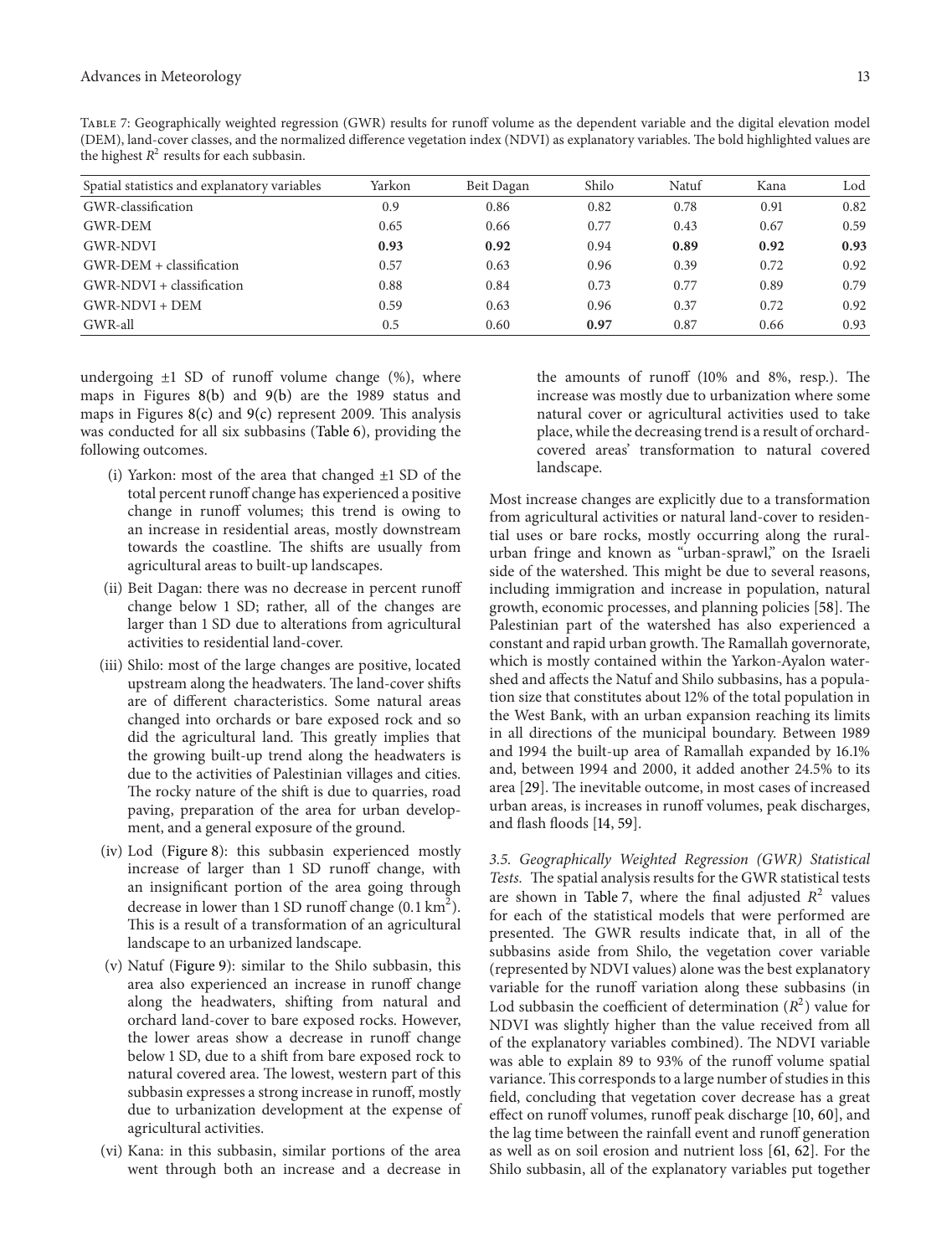produced the highest regression coefficient; while vegetation cover is the main contributor, the elevation variable provides an additional explanation to the runoff volume variance, owing to the steep topography along the headwaters of this subbasin.

#### **4. Conclusions**

Between the years 1989 and 2009, some changes in land-cover occurred along the Yarkon-Ayalon watershed. Although most of the considered area experienced no change at all, the major trends that were observed at locations where change took place included a decrease in agricultural lands and an increase in residential cover or residential-related processes. Changes in land-cover, through this period of 19 years, were spotted via remote-sensing tools and coupled with hydrological simulation tools in order to find the relationship between LCC and rainfall-runoff relationships. LCCs were found to have some effect on the runoff volumes and peak discharges. In locations in which land-cover shifts towards natural covered areas occurred, a minor decrease in runoff was observed, thus pointing once more to the strong relationship between vegetative cover and runoff volumes and peak discharge values. The LCCs that had the largest impact on the runoff regime were those related to urbanization and vegetation removal.

Spatially, this research demonstrates high correlations between vegetation cover and runoff volume values within the study area, implying that a continuing trend of vegetation removal will result in higher runoff volumes across the watershed during extreme rainfall events. Soil erosion trends were not examined due to a lack of validation data, although it can be expected that they would correspond to the runoff findings.

An extreme rainfall event was used to examine the outcomes of LCCs on runoff volumes and peak discharges. While this might highlight different phenomena across the watershed, it would be interesting and important to examine the effects of frequent rainfall events on the runoff trends throughout periods of changing land-covers, since these events are far more frequent and have a greater impact on the watershed area.

#### **Conflict of Interests**

The authors declare that there is no conflict of interests regarding the publication of this paper.

#### **Acknowledgments**

This study was conducted with partial financial support from the Ministry of Agriculture and the Jewish National Fund (JNF). The authors would like to thank The Israeli Water Authority for providing data, Shea Burns and David Goodrich (of the USDA/ARS) for their invaluable assistance, and the Jacob Blaustein Institutes for Desert Research Remote Sensing Laboratory staff and students for their most appreciated support and knowledge sharing.

#### **References**

- [1] P. P. N. Raj and P. A. Azeez, "Land use and land cover changes in a tropical river basin: a case from Bharathapuzha River Basin, Southern India," *Journal of Geographic Information System*, vol. 2, no. 4, pp. 185–193, 2010.
- [2] P. H. Verburg, K. Neumann, and L. Nol, "Challenges in using land use and land cover data for global change studies," *Global Change Biology*, vol. 17, no. 2, pp. 974–989, 2011.
- [3] J. R. Anderson, E. E. Hardy, J. T. Roach, and R. E. Witmer, "A land use and land cover classification system for use with remote sensing data," US Geological Survey Professional Paper no. 964, United States Geological Survey, Reston, Va, USA, 1976.
- [4] F. Wu, J. Zhan, Q. Xu, Y. Xiong, and Z. Sun, "A comparison of two land use simulation models under the RCP4.5 Scenario in China," *Advances in Meteorology*, vol. 2013, Article ID 578350, 7 pages, 2013.
- [5] O. Rozenstein and A. Karnieli, "Comparison of methods for land-use classification incorporating remote sensing and GIS inputs," *Applied Geography*, vol. 31, no. 2, pp. 533–544, 2011.
- [6] G. Blöchl, S. Ardoin-Bardin, M. Bonell et al., "At what scales do climate variability and land cover change impact on flooding and low flows?" *Hydrological Processes*, vol. 21, no. 9, pp. 1241– 1247, 2007.
- [7] Y. Kidane, R. Stahlmann, and C. Beierkuhnlein, "Vegetation dynamics, and land use and land cover change in the Bale Mountains, Ethiopia," *Environmental Monitoring and Assessment*, vol. 184, no. 12, pp. 7473–7489, 2012.
- [8] E. Fredj, M. Silver, and A. Givati, "An integrated simulation and distribution system for early flood warning," *Water Resources Management*. In press.
- [9] D. Mao and K. A. Cherkauer, "Impacts of land-use change on hydrologic responses in the Great Lakes region," *Journal of Hydrology*, vol. 374, no. 1-2, pp. 71–82, 2009.
- [10] M. H. Costa, A. Botta, and J. A. Cardille, "Effects of large-scale changes in land cover on the discharge of the Tocantins River, Southeastern Amazonia," *Journal of Hydrology*, vol. 283, no. 1–4, pp. 206–217, 2003.
- [11] J. Delgado, P. Llorens, G. Nord, I. R. Calder, and F. Gallart, "Modelling the hydrological response of a Mediterranean medium-sized headwater basin subject to land cover change: the Cardener River basin (NE Spain)," *Journal of Hydrology*, vol. 383, no. 1-2, pp. 125–134, 2010.
- [12] C. Deasy, A. Titman, and J. N. Quinton, "Measurement of flood peak effects as a result of soil and land management, with focus on experimental issues and scale," *Journal of Environmental Management*, vol. 132, pp. 304–312, 2014.
- [13] M. D. White and K. A. Greer, "The effects of watershed urbanization on the stream hydrology and riparian vegetation of Los Peñasquitos Creek, California," Landscape and Urban *Planning*, vol. 74, no. 2, pp. 125–138, 2006.
- [14] N. Kliot, "Man's impact on river basins: an Israeli case study," *Applied Geography*, vol. 6, no. 2, pp. 163–178, 1986.
- [15] B. Verbeiren, T. van de Voorde, F. Canters, M. Binard, Y. Cornet, and O. Batelaan, "Assessing urbanisation effects on rainfall-runoff using a remote sensing supported modelling strategy," *International Journal of Applied Earth Observation and Geoinformation*, vol. 21, no. 1, pp. 92–102, 2012.
- [16] B. Hong, K. E. Limburg, M. H. Hall et al., "An integrated monitoring/modeling framework for assessing human-nature interactions in urbanizing watersheds: wappinger and Onondaga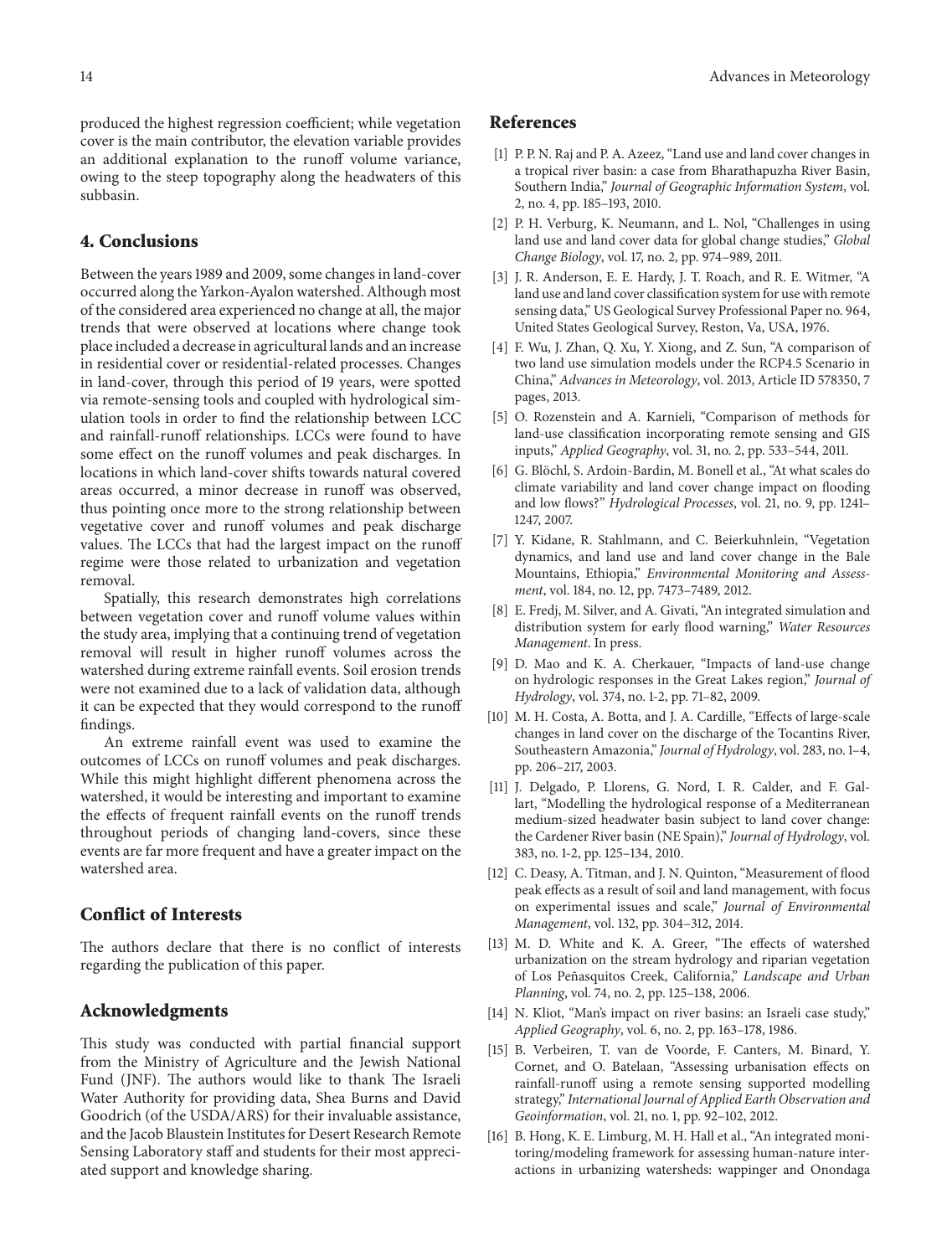Creek watersheds, New York, USA," *Environmental Modelling & Software*, vol. 32, pp. 1–15, 2012.

- [17] W. Choi and B. M. Deal, "Assessing hydrological impact of potential land use change through hydrological and land use change modeling for the Kishwaukee River basin (USA)," *Journal of Environmental Management*, vol. 88, no. 4, pp. 1119– 1130, 2008.
- [18] O. M. Issa, C. Valentin, J. L. Rajot, O. Cerdan, J.-F. Desprats, and T. Bouchet, "Runoff generation fostered by physical and biological crusts in semi-arid sandy soils," *Geoderma*, vol. 167- 168, pp. 22–29, 2011.
- [19] Y. Zhang and W. Shuster, "Impacts of spatial distribution of impervious areas on runoff response of hillslope catchments: simulation study," *Journal of Hydrologic Engineering*, vol. 19, no. 6, pp. 1089–1100, 2014.
- [20] I.-Y. Yeo, S. I. Gordon, and J.-M. Guldmann, "Optimizing patterns of land use to reduce peak runoff flow and nonpoint source pollution with an integrated hydrological and land-use model," *Earth Interactions*, vol. 8, no. 6, pp. 1–20, 2004.
- [21] IPCC, "Summary for policymakers," in *Climate Change 2007: The Physical Science Basis, in Contribution of Working Group I to the Fourth Assessment Report of the Intergovernmental Panel on Climate Change*, S. Solomon, D. Qin, M. Manning et al., Eds., Intergovernmental Panel on Climate Change, Cambridge, UK, 2007.
- [22] B. C. Bates, Z. W. Kundzewicz, S. Wu, and J. P. Palutikof, "Climate change and water," Technical Paper of the Intergovernmental Panel on Climate Change, IPCC Secretariat, Geneva, Switzerland, 2008.
- [23] H. Gvirtzman, *Israel Water Resources, Chapters in Hydrology and Environmental Sciences*, Yad Ben-Zvi Press, Jerusalem, Israel, 2002.
- [24] F. Yuan, K. E. Sawaya, B. C. Loeffelholz, and M. E. Bauer, "Land cover classification and change analysis of the Twin Cities (Minnesota) Metropolitan Area by multitemporal Landsat remote sensing," *Remote Sensing of Environment*, vol. 98, no. 2-3, pp. 317–328, 2005.
- [25] C. He, "Integration of geographic information systems and simulation model for watershed management," *Environmental Modelling & Software*, vol. 18, no. 8-9, pp. 809–813, 2003.
- [26] D. J. Semmens, D. Goodrich, C. L. Unkrich, R. E. Smith, D. A. Woolhiser, and S. N. Miller, *KINEROS, A Kinematic Runoff and Erosion Model, Documentation and User Manual*, ARS-77, Department of Agriculture, Agricultural Research Service, Washington, DC, USA, 1990.
- [27] D. J. Semmens, D. C. Goodrich, C. L. Unkrich, R. E. Smith, D. A. Woolhiser, and S. N. Miller, "KINEROS2 and the AGWA modeling framework," in *Hydrological Modelling in Arid and Semi-Arid Areas*, pp. 49–68, Cambridge University Press, 2008.
- [28] A. Rahamimoff, *Master Plan for the Yarqon River—Summary of the Master Plan*, Y. R. Authority, Ramat Gan, Israel, 2005.
- [29] J. AbuSada and S. Thawaba, "Multi criteria analysis for locating sustainable suburban centers: a case study from Ramallah Governorate, Palestine," *Cities*, vol. 28, no. 5, pp. 381–393, 2011.
- [30] S. Ben-Yosef, *The New Israel Guide*, Keter Publishing House, The Israel MOD Publishing House, Miskal-Yedioth Aharonoth Books and Chemed Books, 2001.
- [31] A. Givati, E. Fredj, T. Rummler et al., "Using the fully coupled WRF-Hydro model for extreme events flood at Mediterranean basins," *Journal of Hydrology*, Under review.
- [32] S. Rabikovich, "Classification of the soils of Israel," in *Soils of Israel*, pp. 269–276, The Hebrew University of Jerusalem, Faculty of Agriculture, Rehovot, Israel, 1960.
- [33] M. Schaffner, C. L. Unkrich, and D. C. Goodrich, "Application of the KINEROS2 site specific Model to South-Central NY and Northeast PA: forecasting Gaged and Ungaged Fast Responding Watersheds," NWS Eastern Region Technical Attatchment 2010- 01, 2010.
- [34] A. Al-Qurashi, N. McIntyre, H. Wheater, and C. Unkrich, "Application of the Kineros2 rainfall-runoff model to an arid catchment in Oman," *Journal of Hydrology*, vol. 355, no. 1–4, pp. 91–105, 2008.
- [35] L. M. Norman, M. L. Villarreal, C. S. A. Wallace et al., "A high-resolution land-use map—Nogales, Sonora, Mexico," U.S. Geological Survey Open-File Report 2010-1156, USGS National Center, Reston, Va, USA, 2010.
- [36] D. A. Woolhiser, R. E. Smith, and D. Goodrich, *KINEROS, A Kinematic Runoff and Erosion Model: Documentation and User Manual*, US Department of Agriculture, Agricultural Research Service, ARS-77, 1990.
- [37] D. J. Semmens, W. G. Kepner, D. C. Goodrich, D. P. Guertin, M. Hernez, and S. N. Miller, "From research to management: a suite of GIS-based watershed modeling, assessment and planning tools," in *Environmental Modeling Software*, International Environmental Modelling and Software Society, Burlington, Vt, USA, 2006.
- [38] A. J. Cate, *AGWA Design Document: Migrating to ArcGIS and the Internet*, US Environmental Protection Agency, Office of Research and Development, Washington, DC, USA, 2005.
- [39] ASTER-GDEM-Validation-Team, *ASTER Global DEM Validation Summary Report*, 2009.
- [40] FAO, IIASA, ISRIC, ISSCAS, and JRC, *Harmonized World Soil Database (version 1.2)*, International Institute for Applied Systems Analysis, Rome, Italy, Food and Agriculture Organization, Laxenburg, Austria, 2012.
- [41] G. Q. Tabios and J. D. Salas, "A comparative analysis of techniques for spatial interpolation of precipitation," *Journal of the AmericanWater Resources Association*, vol. 21, no. 3, pp. 365– 380, 1985.
- [42] J. Xia, D. She, Y. Zhang, and H. Du, "Spatio-temporal trend and statistical distribution of extreme precipitation events in Huaihe River Basin during 1960–2009," *Journal of Geographical Sciences*, vol. 22, no. 2, pp. 195–208, 2012.
- [43] Israel-Water-Authority, *Hydrological Multi-Yearbook for Israel, Hydro-Report 2013*, Israel Water Authority, Jerusalem, Israel, 2013.
- [44] M. Hernandez, D. J. Semmens, S. N. Miller, D. Goodrich, and W. G. Kepner, "Development and applications of the automated geospatial watershed assessment tool," in *Modeling and Remote Sensing Applied to Agriculture (U.S. and Mexico)*, C. W. Richardson, A. S. Baez-Gonzalez, and M. Tiscareno-Lopez, Eds., chapter 9, USDA-INIFAP, Aguascalientes, Mexico, 2006.
- [45] R. Richter, "Correction of satellite imagery over mountainous terrain," *Applied Optics*, vol. 37, no. 18, pp. 4004–4015, 1998.
- [46] R. Richter, *Atmospheric/Topographic Correction for Satellite Imagery, ATCOR-2/3 User Guide*, Version 1.7, DLR, German Aerospace Center, Remote Sensing Data Center, Weßling, Germany, 2010.
- [47] G. Arbia, R. Benedetti, and G. Espa, "Contextual classification in image analysis: an assessment of accuracy of ICM," *Computational Statistics & Data Analysis*, vol. 30, no. 4, pp. 443–455, 1999.